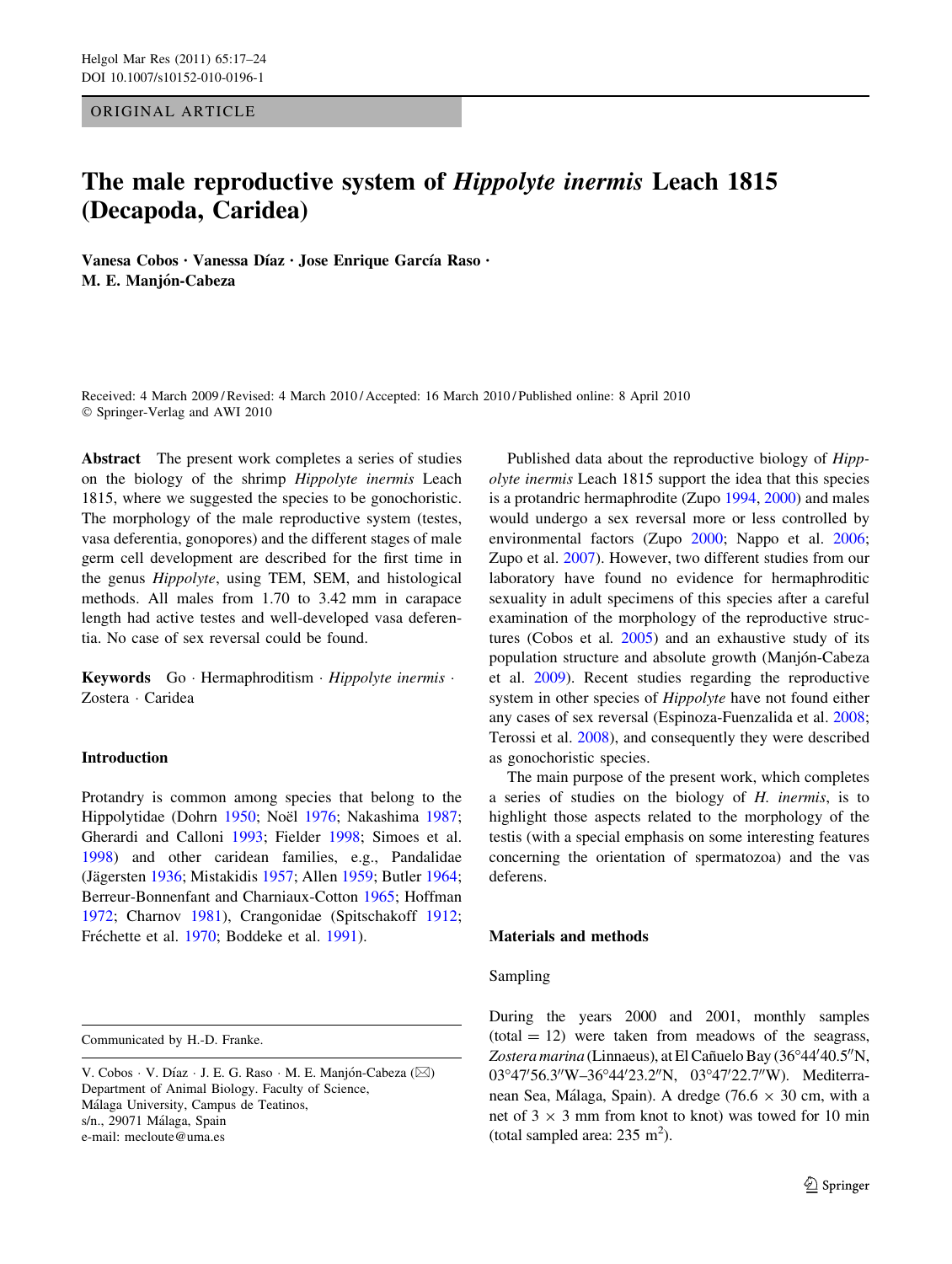In the laboratory, the leaves of Z. *marina* and the sediment were washed, and specimens of H. inermis were separated and fixed in different fixatives depending on the histological technique used. The sex of individuals was inferred from the morphology of the first pleopod and presence of the male appendage on the second pleopod. For this study, 176 males were measured, dissected, and histologically examined.

## Dissection

Using a stereomicroscope, the cuticle, muscles, and different organs that conceal the ovaries and oviducts (mostly near the female gonopores in the coxa of the third pereopod) of an individual shrimp were removed using small scissors and sharp tungsten needles. The reproductive system anatomy could then be compared with that of other carideans.

#### Microscopy

## SEM

Samples were fixed in 1% glutaraldehyde and 1% paraformaldehyde diluted in phosphate buffer saline (PBS) and postfixed in  $1\%$  OsO<sub>4</sub> in PBS. For paraffin sections, the samples were dehydrated in an ethanol series finishing in butanol, paraffin embedded, and sectioned with Leica (Hatfield, PA, USA) microtome blades (model 819) using a Leitz (Germany) microtome. After obtaining the desired profile, the wax was removed with xylene. All structures and paraffin sections were washed several times in 100% ethanol, and critical-point dried using ethanol as the transitional fluid and  $CO<sub>2</sub>$  as the exchange fluid. Dried specimens were sputter-coated with gold  $(450 \text{ Å})$  Observations were made using a Jeol (Tokyo, Japan) JSM-840 scanning electron microscope.

# TEM

Samples were fixed and postfixed as described above. Specimens were dehydrated in an ethanol series, boiled by acetone, and embedded in araldite (Fluka 502) Semithin and ultrathin sections  $(1, 0.1 \mu m)$  were obtained with an Ultracut E Reichert-Jung ultramicrotome. Semithin sections were stained with 1% toluidine blue in distilled water (1 g toluidine blue 11 g sodium tetraborate 10 hidrate and 1,100 ml distilled water) and photographed with a Nikon Coolpix 990 camera adapted to the Nikon microscope. Ultrathin sections were contrasted with lead citrate and uranyl acetate, observed, and photographed with the Jeol Jem-100 CX transmission electron microscope.

## Histology

Specimens were fixed in a methanol—acetone—distilled water solution  $(2:2:1)$  for  $8-12$  h or in 4% formaldehyde, dehydrated in an ethanol series followed by butanol, and embedded in paraffin. Serial sections were obtained using a Leitz microtome and collected on poly-L-lysine-coated slides. Sections were dewaxed in xylene, hydrated in an ethanolic series, washed in distilled water, and stained with Mallory's trichrome (Pauley [1967](#page-6-0)), VOF (light green  $+$ orange  $G$  + acid Fucsin) (Gutiérrez [1967\)](#page-6-0), PAS (periodic acid–Schiff) (Kiernan [1990\)](#page-6-0), and Resorcine-Fuchsine (McManus and Mowry [1986\)](#page-6-0).

# Results

The reproductive system of H. inermis males consists of two testes that are associated with two vas deferens openings at the terminal gonopores found on the coxae of the 5th pair of pereopods (Fig. [1](#page-2-0)a). Testes are located on the dorsal side of cephalothorax, just below the heart (Fig. [1a](#page-2-0)), and extend from the anterior third of the carapace to first abdominal segment when the adult is fully active (Fig. [1b](#page-2-0)). They are covered by a thin and monolayered epithelium with flattened nuclei. This epithelium does not line different internal compartments or lobes (Fig. [1c](#page-2-0), d).

The smallest male analyzed  $(CL = 1.7$  mm) possessed active testes, and its vasa deferentia were filled with spermatophores at different stages of maturation. In larger sizes (the largest one has a  $CL = 3.42$  mm), it is also possible to find testes without a clear line of cell differentiation, presenting only the last stages of spermatozoa maturation. In these specimens, no primary ovary or buds have been found. Non-reproductive testes have never been found.

The differentiation line (or germinative zone) of the testes presents an obvious gradient from the inner to the outer line of both lobes (Fig. [1](#page-2-0)c, d). Hence, testes consist of different cells types, which form an epithelial germinal zone that adheres to the testicular wall and represents a stock cell population or primary-spermatogonias (Fig. [2](#page-3-0)a, b). Two phases in the maturation of testes have been recognized, spermatogenesis and spermiogenesis, as well as four cell types, which could be distinguished by their cytological features.

# Spermatogenesis

Spermatogonia are often round or elliptic in shape and have a high cytoplasmatic: nucleus ratio (Fig. [2](#page-3-0)a). They are usually located forming a thin layer on the internal side of the lobes (Fig. [2b](#page-3-0)). The primary spermatocytes  $(Sp_1;$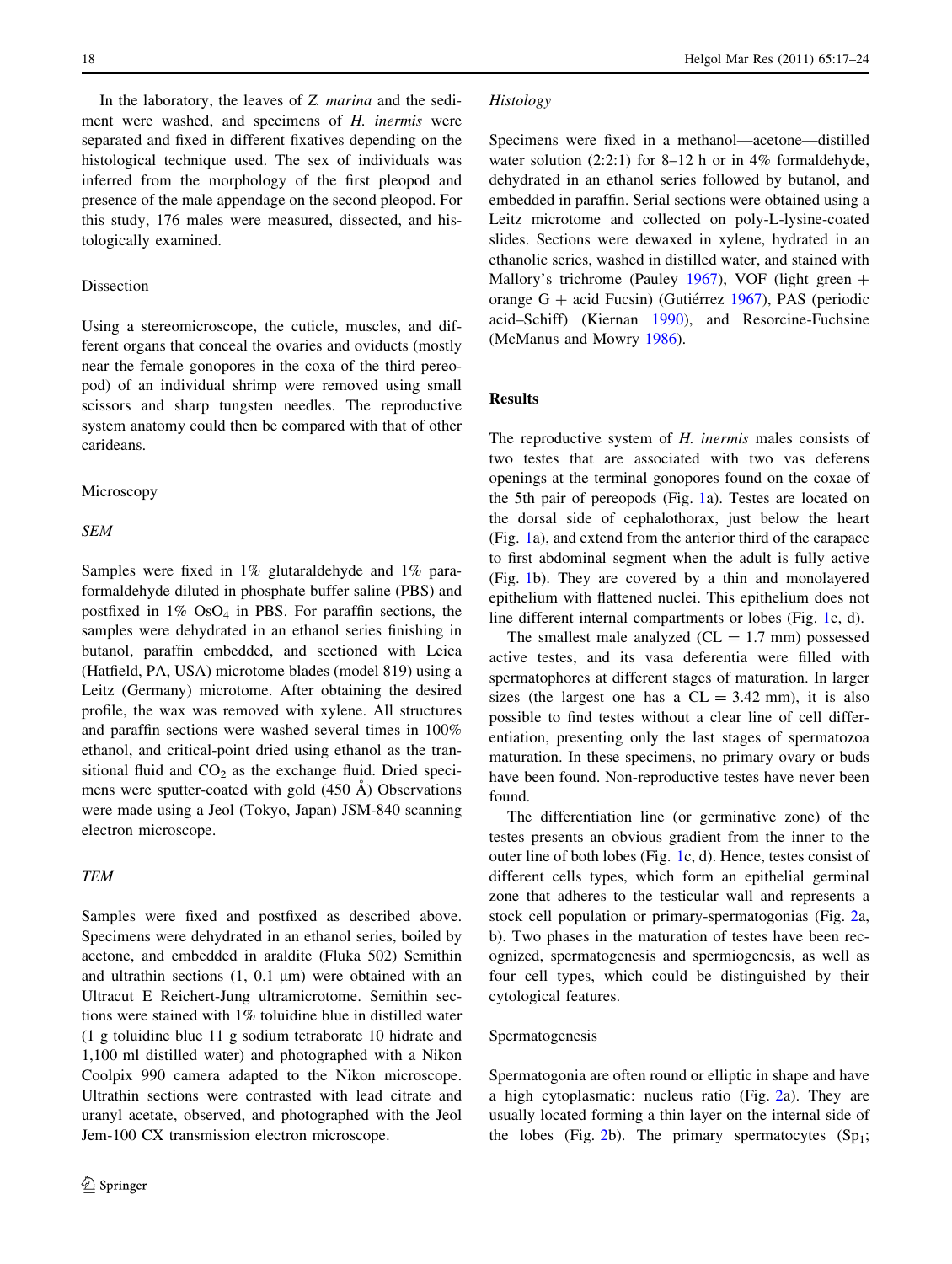<span id="page-2-0"></span>

Fig. 1 Teste a diagram of male reproductive system and its different structures, their morphology, and location. b Frontal section of the testes. Mallory's trichrome stain. Scale bar, 500 µm. c Frontal section of the testes. Mallory's trichrome stain. Detail of the differentiation line. Scale bar, 250 µm. d Transverse semithin section of the posterior lobes of testes. Toluidine stain. Scale bar, 80 µm.

e Transversal section of the carapace of male. VOF stain. Scale bar, 250 µm. f Detail from e. Scale bar, 125 µm. A dorsal abdominal artery, arrow differentiation line, dvd distal vas deferens, e epithelium, g gut, h hepatopancreas, hrt heart, m muscle, mvd median vas deferens, pvd proximal vas deferens, s stomach; t teste

Fig. [2](#page-3-0)b, c) are the consequence of different spermatogonial divisions, which are often visible in metaphase stage. Secondary spermatocytes  $(Sp_2)$  (Fig. [2b](#page-3-0), d) have large and central nuclei with a few heterochromatic areas in their nucleus, which grow in size, filling the whole nucleus at the end of the process of spermatogenesis.

#### Spermiogenesis

It is characterized by an increment of spermatids (Spd) (Fig. [2b](#page-3-0), e, f). At this moment, the spermatids undergo a double nuclear division, finally showing a complex nuclear area formed by four associated nuclei, forming a tetrad,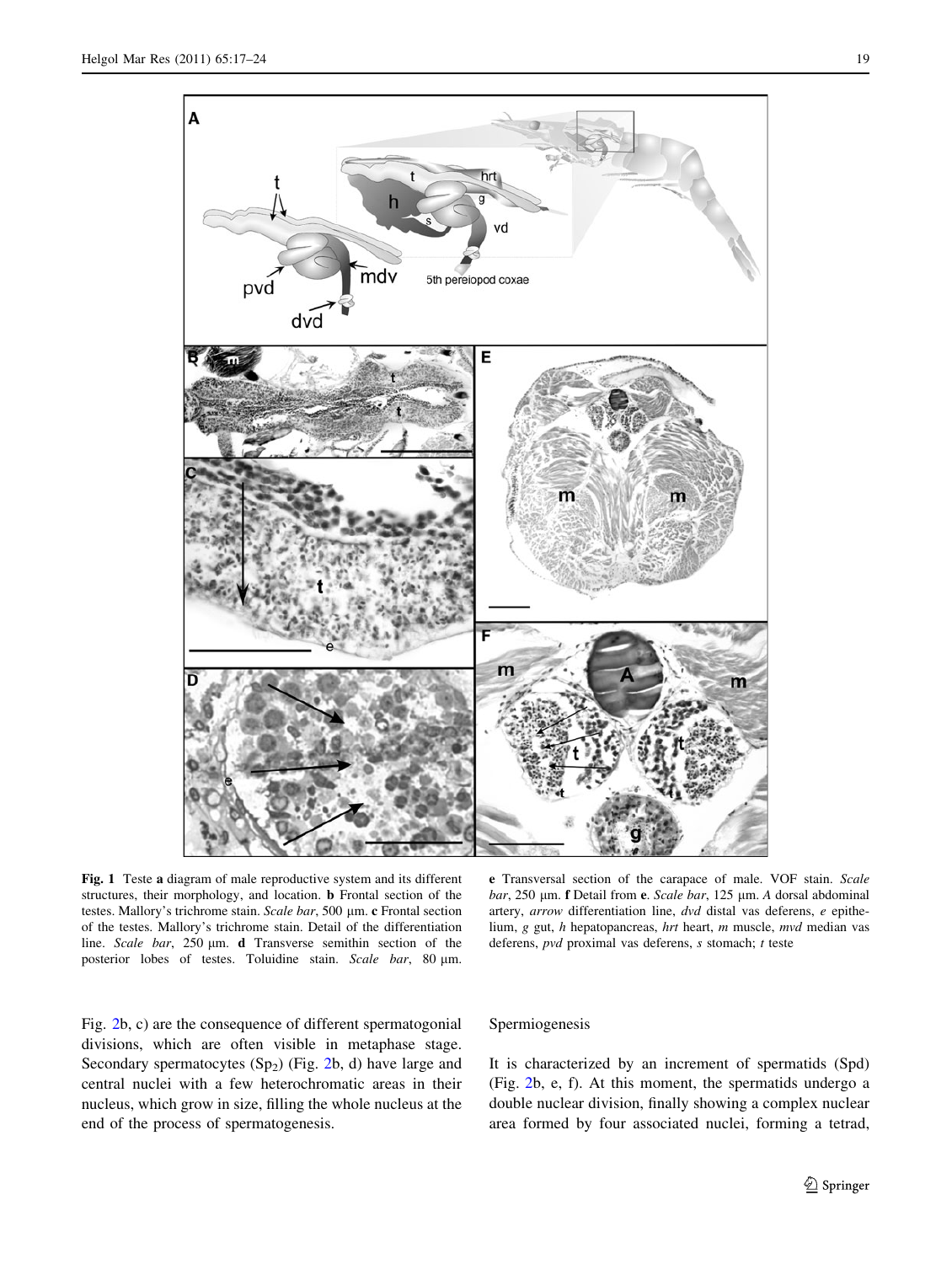<span id="page-3-0"></span>Fig. 2 Spermatozoa differentiation. a Spermatogonia diagram. b Transverse semithin section of the posterior lobes of testes. Toluidine blue stain. Scale bar, 40 µm. c Diagram and TEM microphotograph of primary spermatocytes. Scale  $bar$ , 2  $\mu$ m. **d** Diagram and TEM microphotograph of secondary spermatocytes. Scale bar, 2 µm. e Diagram and TEM microphotograph of first spermatid. Scale bar, 2 µm. f Different views of spermatid tetrad and TEM microphotograph of one inmature spermatozoa. Scale  $bar$ , 2 µm. g Diagram and TEM microphotograph of spermatozoa. Scale bar, 2 µm. h SEM microphotograph of spermatozoa. Scale bar, 1 µm. Sptg spermatogonia,  $Sp<sub>I</sub>$ spermatocyte type 1,  $Sp<sub>2</sub>$ spermatocyte type 2, Spd spermatid, Spdt spermatid tetrad, Spz spermatozoa



i.e., arranged as a tetrahedron (Fig. 2f). Subsequently, the tetrahedron breaks, and each nucleus surrounded by a portion of the cytoplasm is separated from the other one forming four immature spermatozoa.

Finally, the spermatozoa mature and a long spike develops, so that a new cellular organization appears, resembling a small umbrella (Fig. 2g, h). In addition to this main structure, another cell type, which seems to be somatic as a nutritive cell, is also found.

The deferentia vasa are very large and partially coiled (Fig. [3a](#page-4-0)). They can be divided into three zones according to their anatomy and location: proximal (Fig. [3](#page-4-0)b, c), medial (Fig. [3d](#page-4-0), e), and distal (Fig. [3f](#page-4-0)–k). Their morphology is that of a tube with a secretory epithelium and surrounded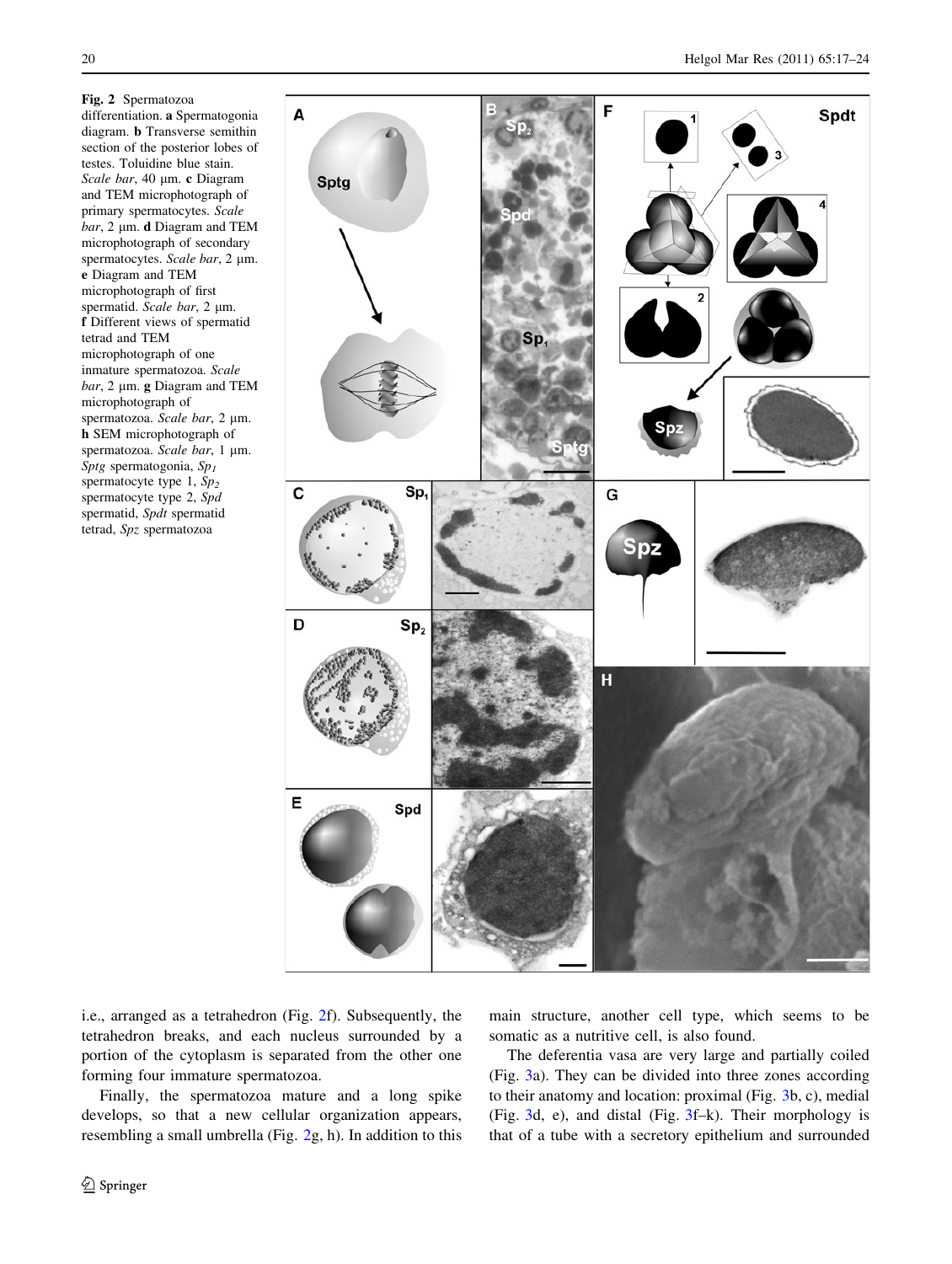<span id="page-4-0"></span>Fig. 3 Vas deferens. a Diagram of vas deferens. b Frontal section of the proximal vas deferens (first coil) PAS stain. Scale bar, 200 µm. c Sagital section of the proximal vas deferens (second coil) Resorcine-Fuchsine stain. Scale  $bar$ , 50  $\mu$ m. d SEM microphotograph of paraffincarved sections of the medial vas deferens. Scale bar, 120 um. e Sagital semithin section of the medial vas deferens. Toluidine stain. Scale  $bar$ , 100  $\mu$ m. **f** Frontal section (only one coil) of distal vas deferens. Resorcine—Fuchsine stain. Scale bar, 20 µm. g Detail from E. Scale bar, 10 µm. h Frontal semithin section of the distal vas deferens. Toluidine stain. Scale bar, 50 µm. i Transverse semithin section of the distal vas deferens, near to gonopore. Toluidine stain. Scale  $bar$ , 100  $\mu$ m. j Sagital section of the distal vas deferens near to gonopore. Mallory's trichrome stain. Scale bar, 100 µm. k Detail from J. Scale bar,  $20 \mu m$ . ag androgenic gland, arrowheads spermatozoa, ct cuticle, dvd distal vas deferens,  $e$  epithelium,  $f$  folder,  $fb$  fibrilar layer,  $g$  gut,  $g$ <sup>o</sup> gonopore, *lth*  $h$ first coil, 2th h second coil, m muscle, ml muscular layer; mvd median vas deferens, pvd proximal vas deferens,  $s_1$ protein substance,  $s_2$  mucous substance, t teste



by a muscular and fibrilar layer that is thinner in the distal than in the proximal vas (Fig. 3c). There are two folds of the epithelium on opposite sides of the lumen along the entire vas.

The proximal vas deferens (pvd) is coiled over itself and consists of a cubic epithelium surrounded by a slim muscular layer. In this area, spermatozoa are mixed with two kinds of substances that display a yellow-orange color  $(s_1)$ and blue  $(s_2)$  when Mallory's stain is used (Fig. 3c, f, g, i, j). The blue substance, the matrix in which the spermatozoa are embedded, seems to be constituted of mucous components. On the other hand, the orange substance could be a proteinaceous structural matrix.

The medial vas deferens (mvd) (Fig. 3d, e) is more or less straight. The two substances described above seem to increase within the vas. A mix of mucous and mature spermatozoa is located on the lateral side of the vas, whereas the proteins are always found internally.

The distal vas deferens (dvd) (Fig. 3f–j) is coiled again, and in its final section the proteins completely surround the mix of mucous and spermatozoa. In this area, the androgenic gland was found in every male processed (Fig. 3j, k).

Finally, the vasa open through the gonopores in the coxae of the fifth pereopods (Fig. 3i).

# Discussion

The described morphology for the reproductive system of H. inermis is found to be similar to other caridean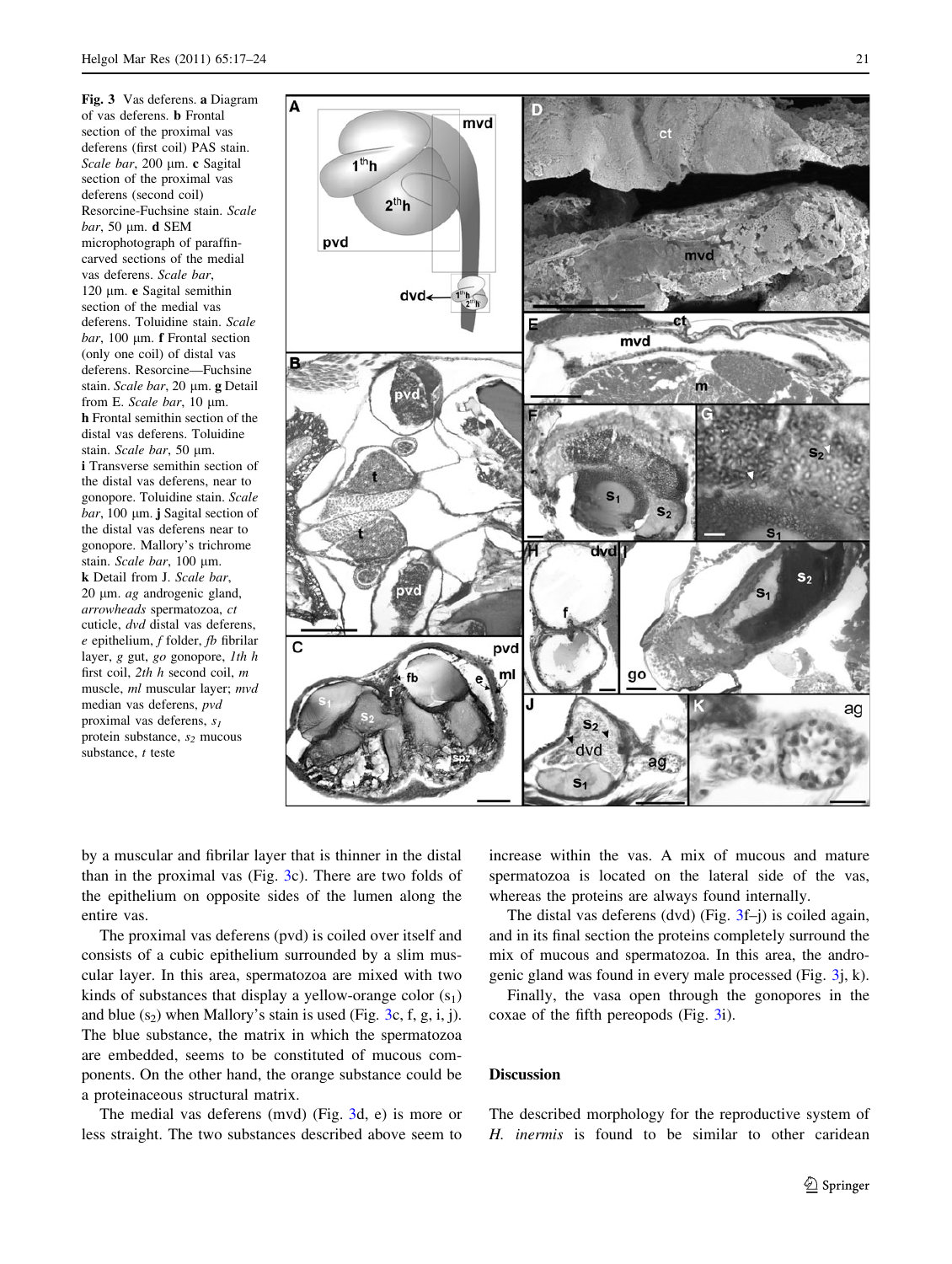<span id="page-5-0"></span>gonochoristic species, as well as penaeids (Bell and Lightner 1988), anomurans (Manjón-Cabeza and García Raso [2000a,](#page-6-0) [b\)](#page-6-0), or brachyurans (Johnson [1980](#page-6-0)) where the testes lobes have been described. A different morphology has been observed in hermaphroditic (simultaneous or protandric) species, (i.e., Charniaux-Cotton and Payen 1992; Bauer 2000; among others) because of the presence of ovotestes, oviducts, and deferentia vasa (or some remains).

Hippolyte inermis shows a process of gametogenesis similar to that of *Palaemon serratus* (Pennant 1777) (Papathanassiou and King  $1984a$ , [b](#page-6-0)) in which five to six stages of gametogenesis have been described. In H. inermis, five stages have been found, although in closely related species such as Palaemon adspersus Rathke 1837, more than ten stages have been described (Spitschakoff [1909](#page-6-0)). The basic problem is to identify the number of sub stages within the main stages (spermatogonia, primary spermatocyte, secondary spermatocyte, spermatids, and mature spermatozoa).

The limits between spermatogenesis and spermiogenesis are not clear because the spermatogenesis (spermatocytes differentiation) is very fast in this species. Such high rate cell division is being only visible in some species of penaeids (King [1948](#page-6-0); Bell and Lightner 1988, among others). Therefore, these kinds of studies basically deal with the differentiation and maturation process of the spermiogenesis.

It is important to emphasize that the spermatids, in all specimens studied, are distributed in a geometric form, as a tetrahedron. In two-dimensional histology studies, it is very difficult to see the four cells, and normally only three cells are seen in the same semi-thin section (Figs. [1d](#page-2-0), [2](#page-3-0)b). Hoffman ([1972\)](#page-6-0) discussed this in his study of Pandalus platyceros Brandt 1851.

Spermatozoa of natant decapods have been profusely studied in many species (Spitschakoff [1909](#page-6-0); Pochon-Masson [1965](#page-6-0), [1968,](#page-6-0) [1969;](#page-6-0) Lu [1976;](#page-6-0) Koehler [1979](#page-6-0); Kleve et al. [1980;](#page-6-0) Lyn and Clark 1983; Papathanassiou and King [1984b](#page-6-0); Shigekawa and Clark [1986;](#page-6-0) Griffin et al. [1988](#page-6-0); Bauer 2000). The results of the studies of the caridean spermatozoa have shown a great variability in shape, but their pattern is generally similar to that of H. inermis. In our study, the spermatozoa exhibit the shape of a small umbrella due to the development of a long spike. The function of this spike seems to be involved in the fertilization of ovocites (Lynn and Clark [1983;](#page-6-0) Demestre et al. [1997;](#page-6-0) Kruevaisayawan et al. [2008\)](#page-6-0).

In H. inermis, like in other carideans, ventral and dorsal epithelia vas deferens contribute two different types of substances which determine the morphology of the spermatophore (Chow et al. [1982;](#page-6-0) Chow et al. [1989\)](#page-6-0) In this case, coiled portions of the tube help to increase the secretion of the two substances described above. In some cases, it is possible to observe two folds in the tube lumen, which seem to contribute to forming the two layers of the spermatophore.

The caridean spermatophore (i.e.,: palaemonids, Chow et al. ([1989\)](#page-6-0)) is shown to be a simpler structure than in other species, as occurs in penaeids (Demestre and Fortuno [1992](#page-6-0)) or in anomurans (Manjón-Cabeza and García Raso [2000a\)](#page-6-0). It is a cylinder with two layers: one with mucous substance and spermatozoa, and another layer composed of structural substances.

Finally, these results (based on 176 males studied without any signs of sex reversal), altogether with our previous studies (Cobos et al. [2005;](#page-6-0) Manjón-Cabeza et al. [2009](#page-6-0)), support the existence of a gonochoric structure of the studied population of H. inermis (from Zostera beds) like has been described recently in other species of the same genus such as H. williamsi Schmitt 1924 H. obliquimanus Dana 1852 (Espinoza-Fuenzalida et al. [2008](#page-6-0); Terossi et al. [2008\)](#page-6-0).

Acknowledgments This research is supported by grant: PB97-1116 and MAR98-1706-E. ''Estudio de la macrofauna de los fondos de fanerógamas marinas, Zostera y Cymodocea, del Sur de España", from Spanish M.E.C, DGICYT funds. We want to thank M.J. Martín and E. García Muñoz, Msc for assisting with the treatment of the samples as well as D. Macias PhD, D. López, PhD, and A. Guerrero, PhD., for their help with the ultramicrotome and the photographic work. Also, we want to thank Gregorio Martin Caballero from the SEM central services of the University of Málaga for his good work. Finally, we want to thank Sandra Méneaud, English teacher of the University of Málaga and Dr. Serge Gofas for reviewing the manuscript.

## References

- Allen JA (1959) On biology of Pandalus borealis Kroyer, with reference to a population off the Northumberland coast. J Mar Biol Assoc UK 38:189–220
- Bauer RT (2000) Simultaneous hermaphroditism in caridean shrimps: a unique and puzzling sexual system in the Decapoda. J Crust Biol 20(Special Number 2):116–128
- Bell TA, Lightner DV (1988) Handbook of normal Penaeid Shrimp histology. Word Aquaculture Society, Baton Rouge
- Berreur-Bonnenfant J, Charniaux-Cotton H (1965) Hermaphrodisme protérandrique et fonctionnemente de la zone germinative chez la crevette Pandalus borealis Kröyer. Bull Soc Zool Fr 90:240-259
- Boddeke R, Bosschieter JR, Goudswaard PC (1991) Sex change, mating, and sperm transfer in Crangon crangon (L.). In: Bauer RT, Martin JW (eds) Crustacean sexual biology. Columbia University Press, New York, pp 164–182
- Butler TH (1964) Growth, reproduction and distribution of Pandalid shrimps in British Columbia. J Fish Res Board Can 21(6):1403– 1452
- Charniaux-Cotton H, Payen G (1992) Artrhropoda-Crustacea: sexual differentiation. In: Adiyodi KG, Adiyodi RG (eds) Reprocuctive biology of invertebrates V: sexual differentiation and behaviour. Wiley, New York, pp 281–323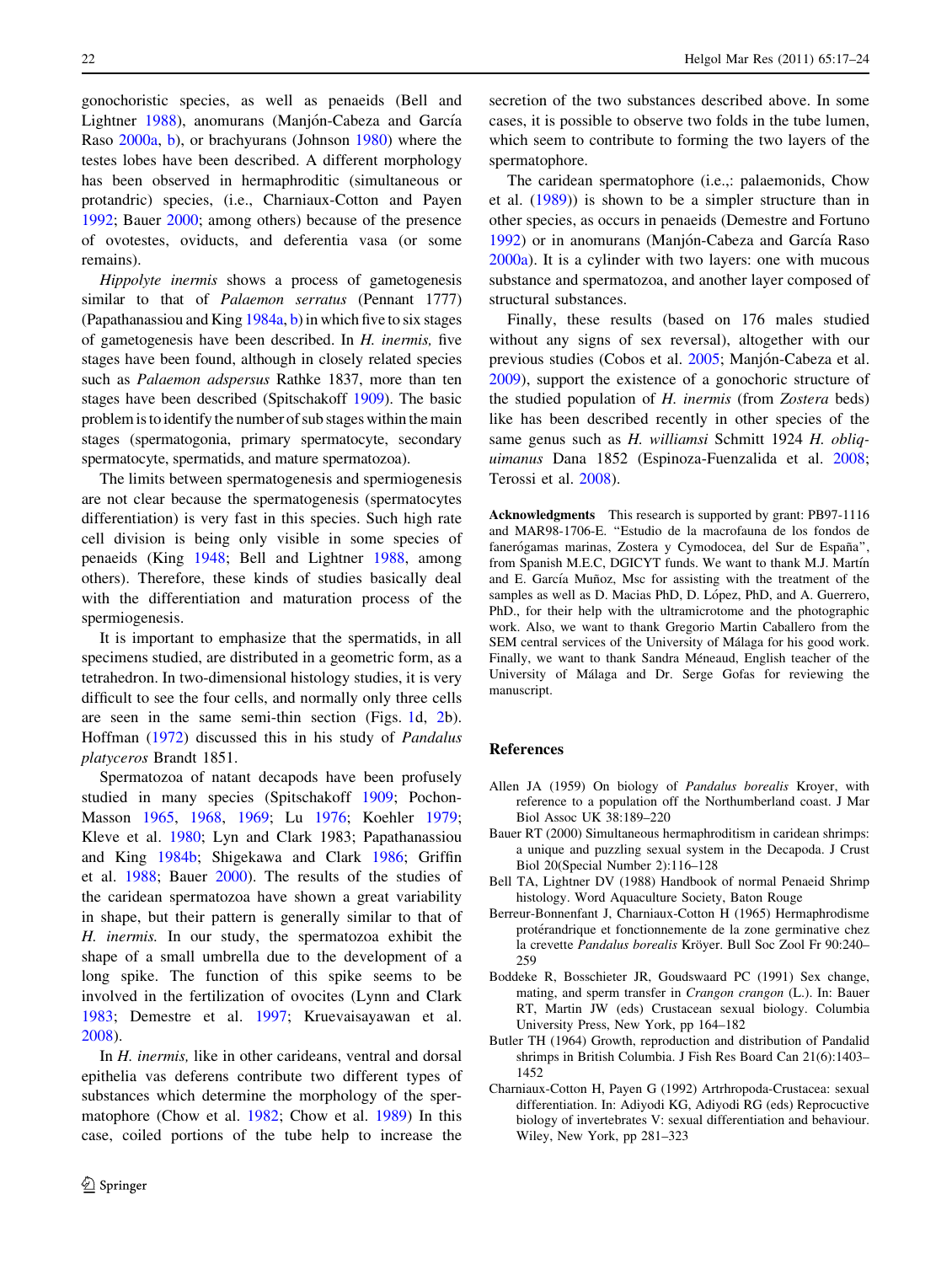- <span id="page-6-0"></span>Charnov EL (1981) Sex reversal in Pandalus borealis: effect of a shrimp fishery? Mar Biol Letters 2:53–57
- Chow S, Ogasawara Y, Taki Y (1982) Male reproductive system and fertilization of the palaemonid shrimp Macrobrachium rosenbergii. Bull Jap Sci Fish 48:177–183
- Chow S, Taki Y, Ogasawara Y (1989) Homologous functional structure and origin of the spermatophores in six palaemonid shrimps (Decapoda, Caridea). Crustaceana 54:247–252
- Cobos V, Diaz V, García Raso JE, Manjón-Cabeza ME (2005) Insights on the female reproductive system in Hippolyte inermis (Decapoda, Caridea): is this species really hermaphroditic? Invertebr Biol 128:310–320
- Demestre M, Fortuno JM (1992) Reproduction of the deep-water: Aristeus antennatus (Decapoda, Dendrobranchiata). Mar Ecol Prog Ser 84:41–51
- Demestre M, Cortadellas N, Durfort M (1997) Ultrastructure of the Sperm of the Deep-Sea Decapod: Aristeus antennatus. J Morphol 234:79–87
- Dohrn PFR (1950) Studi sulla Lysmata seticaudata Risso (Hippolytidae) I Le condidicioni normali della sessualita in natura. Pubbl Stn Zool Napoli 22:257–272
- Espinoza-Fuenzalida NL, Thiel M, Dupre EJ, Baeza A (2008) Is Hippolyte williamsi gonochoric or hermaphroditic? a multiapproach study and a review of sexual systems in Hippolyte shrimps. Mar Biol 155:623–635
- Fielder GC (1998) Functional, simultaneous hermaphroditism in female/phase of Lysmata amboinensis (Decapoda: Caridea: Hippolytidae). Pac Sci 52:161–169
- Fréchette JG, Corrivault GW, Couture R (1970) Hermaphroditisme protérandrique chez une crevette de la famille des crangonidés, Argis dentata Rathbun. Nat Can 97:805–822
- Gherardi F, Calloni C (1993) Protandrous hermaphroditism in the tropical shrimp Athanas indicus (Decapoda: Caridea), a symbiont of sea urchins. J Crust Biol 13:675–689
- Griffin FJ, Shigekawa K, Clark WH (1988) Formation and structure of the acrosomal filament in the sperm of Sicyonia ingentis. J Exp Zool 246:94–102
- Gutiérrez M (1967) Coloración histológica para ovarios de peces, crusta´ceos y moluscos. Inv Pesq 31(2):265–271
- Hoffman DL (1972) The development of the ovotestes and copulatory organs in a population of protandric shrimp, Pandalus platyceros Brandt from Lopez Sound, Washington. Biol Bull 142:251–270
- Jägersten G (1936) Über die Geslechtsverhältnisse und das Wachustum bei Pandalus. Arkiv för zoologi 28:26
- Johnson PT (1980) Histology of the Blue crab, Callinectes sapidus: a model for the Decapoda. Praeger, New York
- Kiernan JA (1990) Histological and histochemical methods: theory and practice. Pergamon Press, plc, Oxford, p 433
- King JE (1948) A study of the reproductive organs of the common marine shrimp, Penaeus setiferus (Linnaeus). Biol Bull 94:244– 262
- Kleve MG, Yudin AI, Clark WH (1980) Fine structure of the unistellate sperm of the shrimp, Sicyonia ingentis (Natantia). Tissue Cell 12:29–45
- Koehler LD (1979) A unique case of cytodifferentiation: spermiogenesis of the prawn, Palaemonetes paludosus. J Ultrastruct Res 69:109–120
- Kruevaisayawan H, Vanichviriyakit R, Weerachatyanukul W, Iamsaard S, Withyachumnarnkul B, Basak A, Tanphaichitr N, Prasert Sobhon P (2008) Induction of the acrosome reaction in black tiger shrimp (Penaeus monodon) requires sperm trypsinlike enzyme activity. Biol Reprod 79:134–141
- Lu CC (1976) Studies of the testicular tissue and spermatogenesis in the brown shrimp Penaeus aztecus (Decapoda)- PhD. Thesis. University of Houston
- Lynn JW, Clark WH (1983) The fine structure of the mature sperm of the freshwater prawn, Macrobrachium rosenbergii. Biol Bull 164:459–470
- Manjón-Cabeza ME, García Raso JE (2000a) Morphological reproductive aspects of males of Diogenes pugilator (Roux, 1829) (Crustacea: Decapoda: Anomura) from Souther Spain. Sarsia 85:195–202
- Manjón-Cabeza ME, García Raso JE (2000b) Reproductive aspects of females of the hermit crab Diogenes pugilator (Crustacea: Decapoda: Anomura) from southern Spain. J Mar Biol Assoc UK 80:85–93
- Manjón-Cabeza ME, Cobos V, García Muñoz JE, García Raso JE (2009) Structure and absolute growth of a population of Hippolyte inermis Leach 1815 (Decapoda Caridea) from Zostera marina (L.) meadows (Malaga, southern Spain). Sci Mar 73(2):377–386
- McManus JFA, Mowry RW (1986) Técnica histológica. Ed. Ática, Madrid
- Mistakidis MN (1957) The biology of Pandalus montagui Leach. Fish Inv London 21(2):52
- Nakashima Y (1987) Reproductive strategies in partially protandrous shrimp, Athanas kominatoensis (Decapoda: Alpheidae): sex change as the best of a bad situation for subordinates. J Ethol 5:145–159
- Nappo M, Avila C, Taboada S, Batiga J, Codina C, Segi A, Aflalo ED, Manor M, Weil S, Ventura T, Zupo S, Volta C, Messina P, Raniello R, Zupo V (2006) Towards the characterization of a new apoptotic factor from marine benthic diatom Cocconeis scutellum. XIV Simposio Ibérico de Estudios de Biología Marina, Barcelona
- Noël P (1976) L'évolution des caractères sexuels chez Processa edulis Risso (Décapode, Natantia). Vie Milieu 25(1, sér. A): 65–104
- Papathanassiou E, King PE (1984a) Ultrastructural studies on gametogenesis of the prawn Palaemon serratus (Pennant) I. Oogenesis. Acta Zool (Stockh) 65(1):17–31
- Papathanassiou E, King PE (1984b) Ultrastructural studies on gametogenesis of the prawn Palaemon serratus (Pennant) II. Spermiogenesis. Acta Zool (Stockh) 65(1):33–40
- Pauley GB (1967) A modification of Mallory's aniline blue collagen stain for oyster tissue. J Invertebr Pathol 9:268–269
- Pochon-Masson J (1965) Schéma général du spermatozoïde vésiculaire des Décapodes. CR Accad Sci, Paris 260:5093-5095
- Pochon-Masson J (1968) L'ultraestructura des spermatozoïdes vésiculaires chez les Crustacés Décapodes avant et au cours de leur dévagination expérimentale I. Brachyures et Anomures. An Sci Nat Zool 12:1–100
- Pochon-Masson J (1969) Infrastructure du spermatozoïde de Palaemon elegans (Crustacé: Décapode). Arch Zool Exp gén 110:363–372
- Shigekawa K, Clark WH (1986) Spermiogenesis in the marine shrimp, Sicyonia ingentis. Dev Growth Differ 28:95–112
- Simoes F, Yasir I, Jones DA (1998) Reproductive biology of Lysmata deberlius (Bruce, 1983) and L. amboinensis (De Man, 1888), (Crustacea: Caridea) tropical marine cleaner shrimps important in the sea water aquarium trade. Abstract. World Aquaculture Society. Las Vegas, p 3
- Spitschakoff TH (1909) Spermien und spermiohistogenese bei Cariden. Arch Zellforscha 3:1–43
- Spitschakoff TH (1912) Lysmata seticaudata Risso, als Beispiel eines echten Hermaphroditismus bei den Decapoden. Z Wiss Zool 100:109–209
- Terossi M, López Greco LS, Mantelatto FL (2008) Hippolyte obliquimanus (Decapoda: Caridea: Hippolytidae) a gonochoric or hermaphroditic shrimp species? Mar Biol 154:127–135